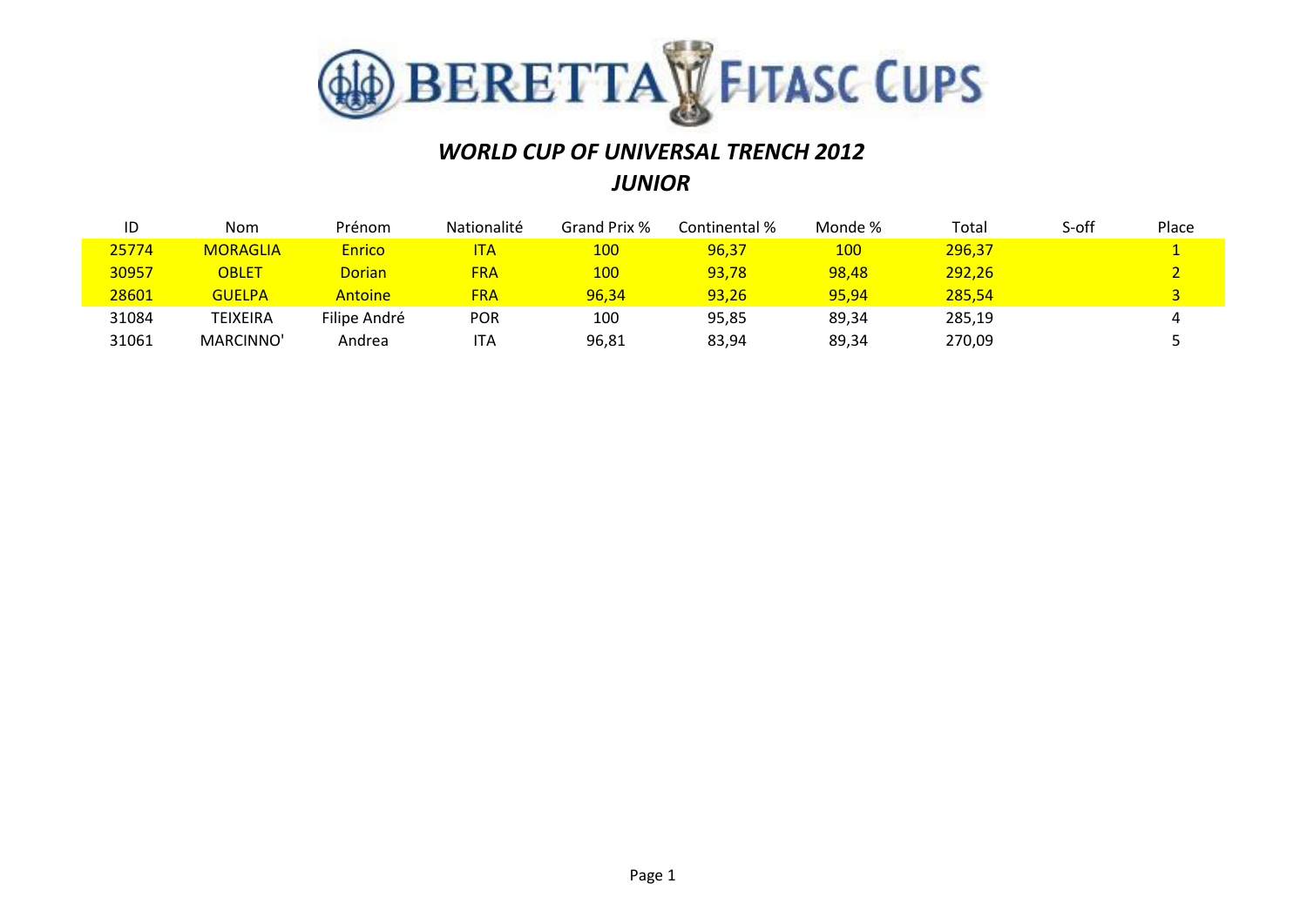

### *WORLD CUP OF UNIVERSAL TRENCH 2012 LADIES*

| ID    | <b>Nom</b>     | Prénom        | Nationalité | Grand Prix % | Continental % | Monde % | Total  | S-off | Place |
|-------|----------------|---------------|-------------|--------------|---------------|---------|--------|-------|-------|
| 24888 | <b>REVELLO</b> | <b>Bianca</b> | <b>ITA</b>  | <b>100</b>   | 96,32         | 96,89   | 293,21 |       |       |
| 24561 | <b>LARONZE</b> | <b>Elodie</b> | <b>FRA</b>  | <b>100</b>   | 92,11         | 100     | 292,11 |       |       |
| 31062 | <b>PELOSI</b>  | Roberta       | <b>ITA</b>  | 98,88        | 90            | 97,93   | 286,81 |       | 3     |
| 25778 | <b>DENIS</b>   | Anita         | <b>FRA</b>  | 99,45        | 90            | 94,82   | 284,27 |       | 4     |
| 22895 | <b>ROWLEY</b>  | Mary          | GBR         | 99,45        | 80,53         | 94,82   | 274,8  |       |       |
| 25118 | <b>YORK</b>    | Belinda       | GBR         | 95,08        | 85,25         | 91,19   | 271,52 |       | b     |
| 24307 | <b>ROWE</b>    | Michele       | GBR         | 91,21        | 87,89         | 88,6    | 267,7  |       |       |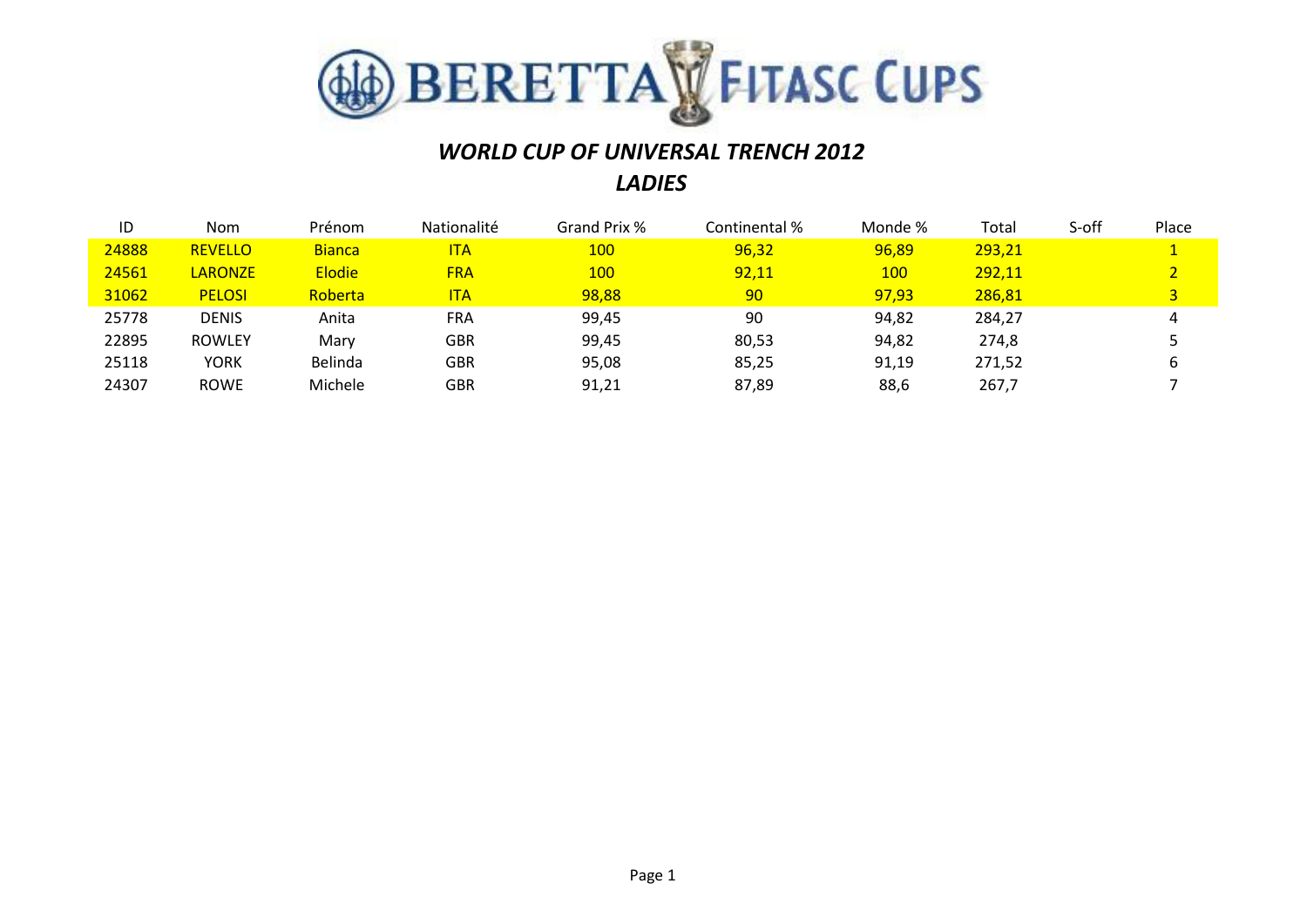

### *WORLD CUP OF UNIVERSAL TRENCH 2012 SENIOR*

| ID    | Nom                    | Prénom             | Nationalité | Grand Prix % | Continental % | Monde % | Total  | S-off | Place          |
|-------|------------------------|--------------------|-------------|--------------|---------------|---------|--------|-------|----------------|
| 30912 | <b>CHAVASSIEUX</b>     | Jean-Pierre        | <b>FRA</b>  | 99,49        | 99,48         | 97,98   | 296,95 |       | $\overline{1}$ |
| 27076 | <b>PINTAO</b>          | <b>Luis Filipe</b> | <b>POR</b>  | 99,49        | 98,96         | 98,48   | 296,93 |       | $\overline{2}$ |
| 25113 | <b>DE DONATO</b>       | <b>Mario</b>       | <b>ITA</b>  | 97,44        | 98,96         | 99,49   | 295,89 |       | $\overline{3}$ |
| 28951 | <b>MANNO</b>           | Roberto            | <b>ITA</b>  | 97,95        | 97,41         | 99,49   | 294,85 |       | $\overline{4}$ |
| 25847 | <b>DEMICHELIS</b>      | <b>Michel</b>      | <b>FRA</b>  | <b>100</b>   | 95,85         | 97,98   | 293,83 |       | $\overline{5}$ |
| 28417 | <b>DESERT</b>          | Antonin            | <b>FRA</b>  | 96,95        | 96,89         | 98,99   | 292,83 |       | 6              |
| 20730 | <b>TATE</b>            | Christopher        | <b>GBR</b>  | 96,41        | 95,34         | 98,48   | 290,23 |       | 7              |
| 28419 | <b>FERRER</b>          | Fabien             | <b>FRA</b>  | 95,94        | 94,82         | 98,48   | 289,24 |       | 8              |
| 23080 | <b>ALVES</b>           | Michel             | <b>FRA</b>  | 97,44        | 95,34         | 95,96   | 288,74 |       | 9              |
| 31065 | ZALLOCCO               | Roberto            | <b>ITA</b>  | 98,97        | 93,37         | 94,95   | 287,29 |       | 10             |
| 24885 | <b>ALONSO DIAZ</b>     | Jose Manuel        | <b>ESP</b>  | 97,44        | 93,78         | 95,45   | 286,67 |       | 11             |
| 20512 | <b>CAVES</b>           | Nigel              | <b>GBR</b>  | 96,41        | 90,16         | 97,98   | 284,55 |       | 12             |
| 25246 | <b>MICHELETTI</b>      | Giampaolo          | ITA         | 95,9         | 90,16         | 97,47   | 283,53 |       | 13             |
| 28518 | <b>VARIO</b>           | Patrice            | FRA         | 94,92        | 91,71         | 96,46   | 283,09 |       | 14             |
| 27724 | <b>PUCALKA</b>         | Karel              | <b>CZE</b>  | 93,33        | 93,26         | 92,93   | 279,52 |       | 15             |
| 25435 | AGEZ                   | Mehdi              | <b>FRA</b>  | 94,42        | 89,12         | 94,44   | 277,98 |       | 16             |
| 25059 | <b>BALTAZAR DUARTE</b> | José Manuel        | <b>POR</b>  | 92,31        | 90,16         | 95,45   | 277,92 |       | 17             |
| 30826 | LINLEY                 | Stephen            | <b>GBR</b>  | 92,31        | 91,19         | 93,43   | 276,93 |       | 18             |
| 28712 | DE MARTIN              | Bertrand           | <b>FRA</b>  | 94,92        | 86,53         | 93,94   | 275,39 |       | 19             |
| 26409 | AREZ                   | Rui                | <b>POR</b>  | 92,31        | 88,08         | 94,95   | 275,34 |       | 20             |
| 29108 | <b>ATALI</b>           | Bernard            | <b>FRA</b>  | 86,8         | 78,24         | 91,92   | 256,96 |       | 21             |
| 28945 | <b>CONCEICAO NUNES</b> | Antonio            | <b>POR</b>  | 85,13        | 73,58         | 87,37   | 246,08 |       | 22             |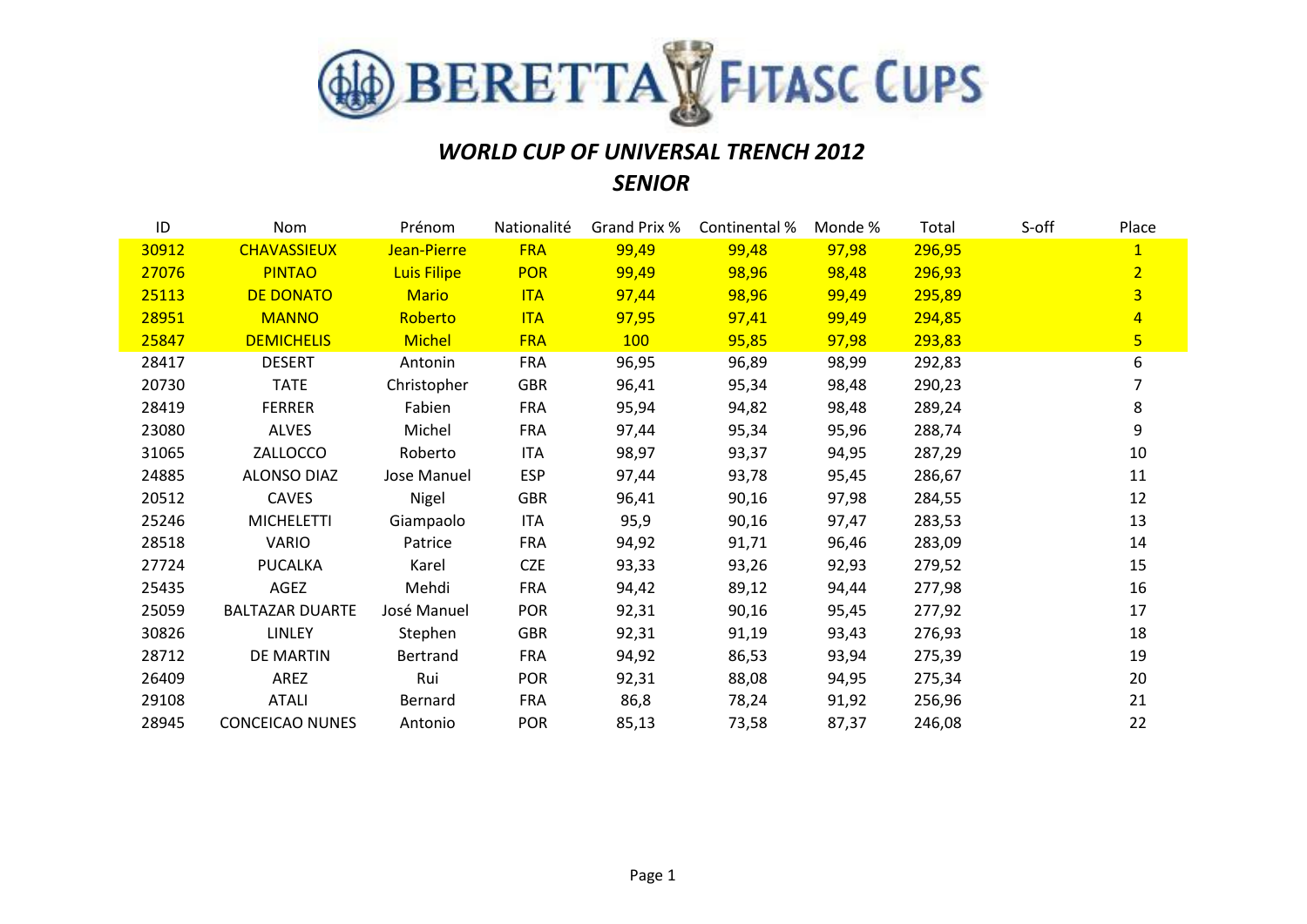

# *WORLD CUP OF UNIVERSAL TRENCH 2012 SUPER-VETERAN*

| ID    | <b>Nom</b>          | Prénom         | <b>Nationalité</b> | Grand Prix % | Continental % | Monde %    | Total  | S-off | Place          |
|-------|---------------------|----------------|--------------------|--------------|---------------|------------|--------|-------|----------------|
| 22845 | <b>CORRADI</b>      | Gianfranco     | <b>ITA</b>         | 99,49        | <b>100</b>    | <b>100</b> | 299,49 |       | $\mathbf{1}$   |
| 25215 | <b>RAVERA</b>       | <b>Giorgio</b> | <b>ITA</b>         | 96,35        | 98,91         | 98,96      | 294,22 |       |                |
| 24908 | <b>VACCARI</b>      | <b>Marco</b>   | <b>ITA</b>         | <b>100</b>   | 97,83         | 95,34      | 293,17 |       | $\overline{3}$ |
| 30958 | <b>OBLET</b>        | Christian      | <b>FRA</b>         | 100          | 95,11         | 96,37      | 291,48 |       | 4              |
| 25771 | <b>GIANNERINI</b>   | Graziano       | ITA                | 93,75        | 95,65         | 95,85      | 285,25 |       |                |
| 25071 | <b>FARIA MENDES</b> | Fernando Júlio | <b>POR</b>         | 90,66        | 80,43         | 92.75      | 263,84 |       | 6              |
| 28249 | <b>HOFMAN</b>       | Josef          | <b>CZE</b>         | 83,85        | 76,09         | 92,75      | 252,69 |       |                |